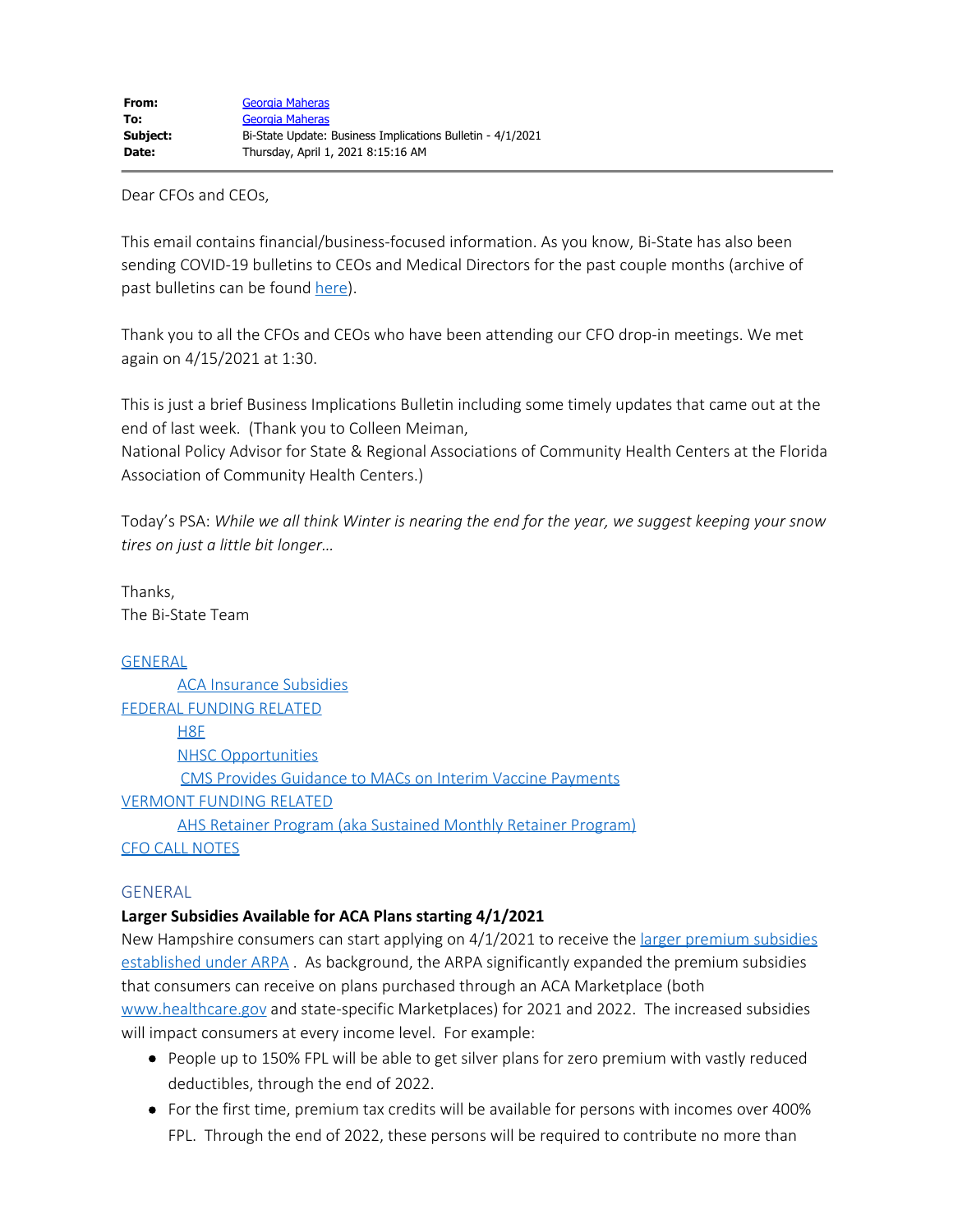8.5% of household income toward the benchmark plan.

- People who receive Unemployment Insurance at any time in 2021 will be eligible for a zeropremium benchmark silver plan with comprehensive cost sharing subsidies this year (but not in 2022).
- For current Marketplace enrollees, subsidies are retroactive to the beginning of this calendar year.

Also note that:

- People who paid too little for their Marketplace coverage in 2020 will not be required to repay the difference to the IRS. However, the IRS had already printed the 2020 tax forms before this policy was enacted, so consumer education is needed.
- Persons who lost their jobs due to the pandemic, and have not yet found new jobs that offer health insurance, can get 100% of their COBRA costs covered for the period April 1, 2021 through September 30, 2021.
- Current enrollees whose state uses healthcare.gov can chose to change their plan during the Special Enrollment Period.

NH consumers who are already enrolled in healthcare.gov plans are [encouraged to update their](https://www.healthcare.gov/more-savings/) [enrollments on or after April 1](https://www.healthcare.gov/more-savings/), so they can start receiving the higher subsidies right away. However, if current enrollees don't update their enrollments during 2021, they will be reimbursed for the value of the premium subsidies when they file their 2021 Federal taxes.

Vermont, which has state-specific Marketplace, has not published information on how and when these subsidies will be available through VT Health Connect.

# <span id="page-1-0"></span>FEDERAL FUNDING

## **H8F Awards – Q&A Webinar on 4/8/2021 – 1 PM**

The BPHC webpage contains extensive information re: ARPA awards to Health Center Program grantees. Following the White House announcement about the more than \$6 billion in ARPA funds being provided to CHC grantees, BPHC published extensive information on its [BPHC ARPA funding webpage](https://bphc.hrsa.gov/program-opportunities/american-rescue-plan/award-submission). Highlights include:

- Links to [the exact amount that each CHC grantee will receive under ARPA](https://bphc.hrsa.gov/program-opportunities/american-rescue-plan/awards).
- The formula used to calculate ARPA grant award amounts:
	- $\circ$  \$500,000 base plus
	- o \$125 for each patient in 2019 UDS plus
	- o \$250 for each uninsured patient in 2019 UDS.
- A list of the six general purposes for which funding can be used.
- A list **ineligible** expenses. (Examples include: EHRs that are not ONC-certified: A/R work that totals more than \$500,000 per grantee; significant site work such as new parking lots or storm water structures; facility or land purchases.)
- Log-in information for Q&A webinar to be held on Thursday April 8 from 1:00 2:00 Eastern.
- **Slides for the April 8 webinar.**
- Details on the [information that health centers must submit to BPHC within 60 days of](https://bphc.hrsa.gov/program-opportunities/american-rescue-plan/award-submission) [receiving the ARPA funds](https://bphc.hrsa.gov/program-opportunities/american-rescue-plan/award-submission)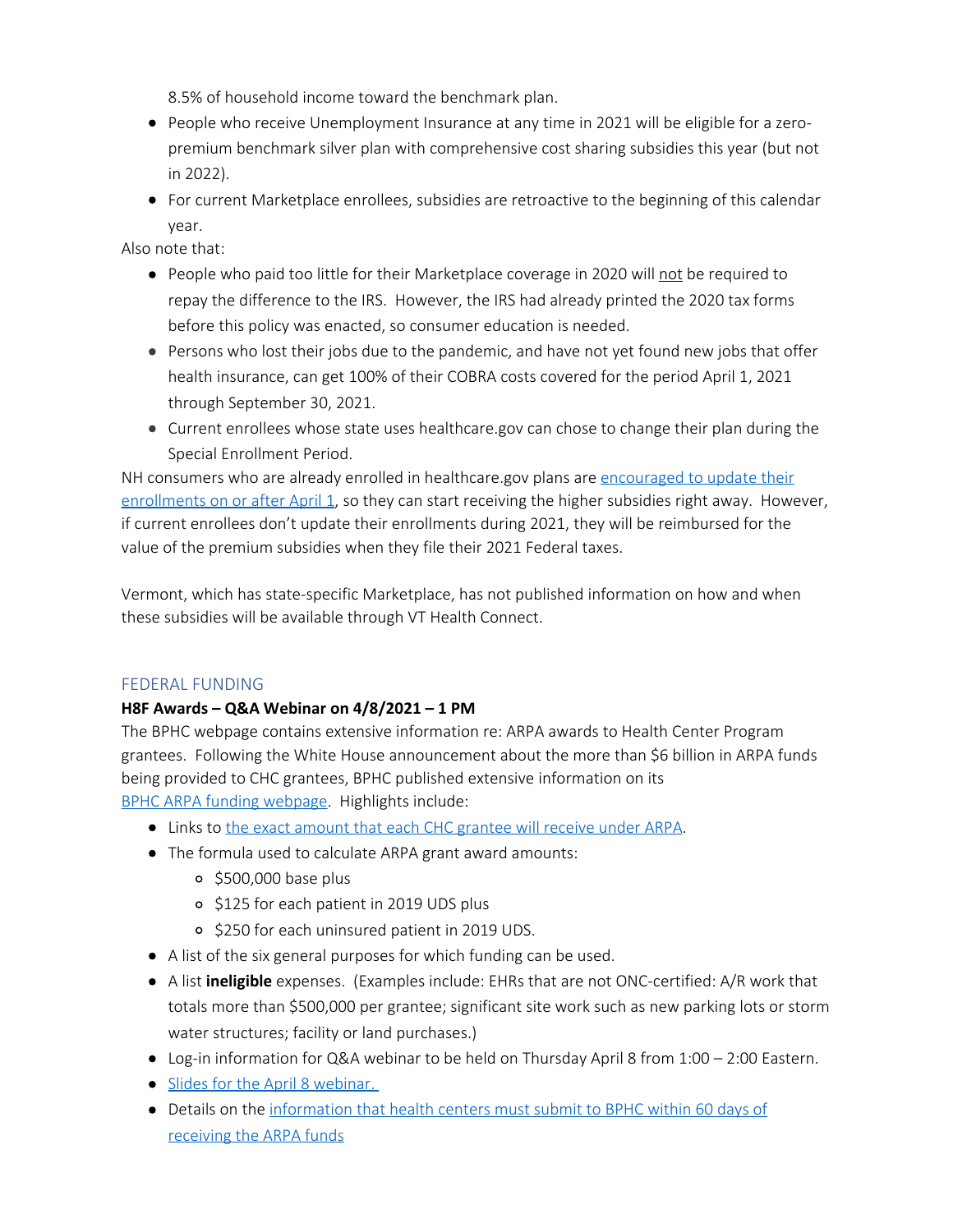It is expected that these funds will arrive in health center bank accounts in early April, so the submission will be due in early July.

## <span id="page-2-0"></span>**Application Windows Open for Various NHSC Programs**

HRSA seeking applications for "the largest class of clinicians in program history for both the NHSC and Nurse Corps." The ARPA provided HRSA's Bureau of Health Workforce with \$800 million in onetime funding for the National Health Service Corps, and \$100 million for the Nurse Corps. This funding more than doubles the programs' annual budgets, so BHW is seeking to recruit "the largest class of clinicians in program history".

BHW just opened the application window for each of the following programs:

- The [NHSC Loan Repayment Program](https://lnks.gd/l/eyJhbGciOiJIUzI1NiJ9.eyJidWxsZXRpbl9saW5rX2lkIjoxMDUsInVyaSI6ImJwMjpjbGljayIsImJ1bGxldGluX2lkIjoiMjAyMTAzMjYuMzc3NjM5NTEiLCJ1cmwiOiJodHRwczovL25oc2MuaHJzYS5nb3YvbG9hbi1yZXBheW1lbnQvbmhzYy1sb2FuLXJlcGF5bWVudC1wcm9ncmFtLmh0bWwifQ.nlohezOYJH25DnYg0qwxnktHR_TV-WJPjbgbG4ch6Fc/s/1418392526/br/100714607518-l) (NHSC LRP) awards up to \$50,000 in exchange for a twoyear commitment to provide primary medical, dental or mental/behavioral health care at approved sites in high-need, underserved areas. NHSC LRP recipients are also eligible to extend their service and potentially pay off all of their educational debt with [continuation](https://lnks.gd/l/eyJhbGciOiJIUzI1NiJ9.eyJidWxsZXRpbl9saW5rX2lkIjoxMDYsInVyaSI6ImJwMjpjbGljayIsImJ1bGxldGluX2lkIjoiMjAyMTAzMjYuMzc3NjM5NTEiLCJ1cmwiOiJodHRwczovL25oc2MuaHJzYS5nb3YvbG9hbi1yZXBheW1lbnQvY29udGludWF0aW9uLWNvbnRyYWN0Lmh0bWwifQ.ETRtpV90NRpOjxSsq8zlWXBWwySyJDrt9BuGO_lGXCs/s/1418392526/br/100714607518-l) [contracts](https://lnks.gd/l/eyJhbGciOiJIUzI1NiJ9.eyJidWxsZXRpbl9saW5rX2lkIjoxMDYsInVyaSI6ImJwMjpjbGljayIsImJ1bGxldGluX2lkIjoiMjAyMTAzMjYuMzc3NjM5NTEiLCJ1cmwiOiJodHRwczovL25oc2MuaHJzYS5nb3YvbG9hbi1yZXBheW1lbnQvY29udGludWF0aW9uLWNvbnRyYWN0Lmh0bWwifQ.ETRtpV90NRpOjxSsq8zlWXBWwySyJDrt9BuGO_lGXCs/s/1418392526/br/100714607518-l).
- The [NHSC Substance Use Disorder Workforce Loan Repayment Program](https://lnks.gd/l/eyJhbGciOiJIUzI1NiJ9.eyJidWxsZXRpbl9saW5rX2lkIjoxMDcsInVyaSI6ImJwMjpjbGljayIsImJ1bGxldGluX2lkIjoiMjAyMTAzMjYuMzc3NjM5NTEiLCJ1cmwiOiJodHRwczovL25oc2MuaHJzYS5nb3YvbG9hbi1yZXBheW1lbnQvc3VkLXdvcmtmb3JjZS1hd2FyZHMuaHRtbCJ9.p2CArk1z6Dww4kFe6uZiOtGKnsEatdEpY8RoU9yHdTM/s/1418392526/br/100714607518-l) provides up to \$75,000 in exchange for a three-year commitment to health care professionals who provide substance use disorder (SUD) treatment services at NHSC-approved SUD treatment facilities. Clinicians with [DATA 2000](https://lnks.gd/l/eyJhbGciOiJIUzI1NiJ9.eyJidWxsZXRpbl9saW5rX2lkIjoxMDgsInVyaSI6ImJwMjpjbGljayIsImJ1bGxldGluX2lkIjoiMjAyMTAzMjYuMzc3NjM5NTEiLCJ1cmwiOiJodHRwczovL3d3dy5zYW1oc2EuZ292L21lZGljYXRpb24tYXNzaXN0ZWQtdHJlYXRtZW50L3N0YXR1dGVzLXJlZ3VsYXRpb25zLWd1aWRlbGluZXMjREFUQS0yMDAwIn0.rTMew6KeJSDfb0iaYsTbybijiAZPUiU0eK4t3XsH-jw/s/1418392526/br/100714607518-l) waivers can receive award preference.
- Providers in rural communities may apply to the [NHSC Rural Community Loan Repayment](https://lnks.gd/l/eyJhbGciOiJIUzI1NiJ9.eyJidWxsZXRpbl9saW5rX2lkIjoxMDksInVyaSI6ImJwMjpjbGljayIsImJ1bGxldGluX2lkIjoiMjAyMTAzMjYuMzc3NjM5NTEiLCJ1cmwiOiJodHRwczovL25oc2MuaHJzYS5nb3YvbG9hbi1yZXBheW1lbnQvbmhzYy1ydXJhbC1jb21tdW5pdHktbG9hbi1yZXBheW1lbnQtcHJvZ3JhbSJ9.rn2sHYNXeKm_0Dhh3F6HQQsl9exYfjp00bj7u3y5aGk/s/1418392526/br/100714607518-l) [Program](https://lnks.gd/l/eyJhbGciOiJIUzI1NiJ9.eyJidWxsZXRpbl9saW5rX2lkIjoxMDksInVyaSI6ImJwMjpjbGljayIsImJ1bGxldGluX2lkIjoiMjAyMTAzMjYuMzc3NjM5NTEiLCJ1cmwiOiJodHRwczovL25oc2MuaHJzYS5nb3YvbG9hbi1yZXBheW1lbnQvbmhzYy1ydXJhbC1jb21tdW5pdHktbG9hbi1yZXBheW1lbnQtcHJvZ3JhbSJ9.rn2sHYNXeKm_0Dhh3F6HQQsl9exYfjp00bj7u3y5aGk/s/1418392526/br/100714607518-l), which awards up to \$100,000 for three years of service. Clinicians employed at an NHSC-approved [Rural Communities Opioid Response Program](https://lnks.gd/l/eyJhbGciOiJIUzI1NiJ9.eyJidWxsZXRpbl9saW5rX2lkIjoxMTAsInVyaSI6ImJwMjpjbGljayIsImJ1bGxldGluX2lkIjoiMjAyMTAzMjYuMzc3NjM5NTEiLCJ1cmwiOiJodHRwczovL3d3dy5ocnNhLmdvdi9ydXJhbC1oZWFsdGgvcmNvcnAifQ.loONX4wiJXklCS-nDXdZ5y6Hy3J97_bqm0Gk3j_KFsk/s/1418392526/br/100714607518-l) Consortium member facility are eligible for award preference.
- The [NHSC Scholarship Program](https://lnks.gd/l/eyJhbGciOiJIUzI1NiJ9.eyJidWxsZXRpbl9saW5rX2lkIjoxMTEsInVyaSI6ImJwMjpjbGljayIsImJ1bGxldGluX2lkIjoiMjAyMTAzMjYuMzc3NjM5NTEiLCJ1cmwiOiJodHRwczovL25oc2MuaHJzYS5nb3Yvc2Nob2xhcnNoaXBzL2hvdy10by1hcHBseS5odG1sIn0.fChCw11SPQ9wI3dGipHzHuj71VPzHPMgqI5DmJLmpbw/s/1418392526/br/100714607518-l) provides funding for health professional students studying to become physicians, dentists, nurse practitioners, nurse midwives or physician assistants who are dedicated to practicing in underserved communities. In exchange, they commit to serve a minimum of two years in high-need, underserved communities. Scholars receive one year of financial support for each year of service at an NHSC-approved site (up to four years).
- The [Nurse Corps Scholarship Program](https://lnks.gd/l/eyJhbGciOiJIUzI1NiJ9.eyJidWxsZXRpbl9saW5rX2lkIjoxMTIsInVyaSI6ImJwMjpjbGljayIsImJ1bGxldGluX2lkIjoiMjAyMTAzMjYuMzc3NjM5NTEiLCJ1cmwiOiJodHRwczovL2Jody5ocnNhLmdvdi9mdW5kaW5nL2FwcGx5LXNjaG9sYXJzaGlwL251cnNlLWNvcnBzIn0.c3mgkH8jMvgXHPPcE12NzC8Sg6h_a1CrMNYfso30l_M/s/1418392526/br/100714607518-l) provides financial support to students enrolled in nursing degree programs. In exchange, participants commit to serve in high-need areas across the country.

To learn more about HRSA's Bureau of Health Workforce Programs, visit [https://bhw.hrsa.gov.](https://lnks.gd/l/eyJhbGciOiJIUzI1NiJ9.eyJidWxsZXRpbl9saW5rX2lkIjoxMTMsInVyaSI6ImJwMjpjbGljayIsImJ1bGxldGluX2lkIjoiMjAyMTAzMjYuMzc3NjM5NTEiLCJ1cmwiOiJodHRwczovL2Jody5ocnNhLmdvdiJ9.sNaPfS8AWvFbVF2-OrF_3NcvUazlnlcFwRVo7YvpndY/s/1418392526/br/100714607518-l)

#### <span id="page-2-1"></span>**CMS Provides Guidance to MACs on Interim Vaccine Payments**

Previously, we had shared that reimbursement from Medicare for vaccine administration would be through the cost report process. In good news, Medicare has provided guidance to the MACs to provide interim, lump sum, payments. More information can be found [here](https://www.ngsmedicare.com/ngs/portal/ngsmedicare/newngs/home-lob/news-alerts/news-articles/news-detail/covid-19%20-%20rhc%20and%20fqhc%20lump%20sum%20payments/!ut/p/z1/pVFta4MwEP5F4RKTqf14vrRdZdoxMpt8GWp0yFZbylDWX78MxmCVamH37bjnjedAww50V_Tta_HRHrri3e5Kuy8C72PGQppk_ppSTCIUmK64LxnkFwCe-RTFMoiixy1fBQ7oP-cwRnuOUjfFJcvo3Q-fXhmkt_EnAHo6_zOoAFQRmuE0jMRGaD2dNQd94TeuY05D2Qze1QzMNt639QCyO5z29kFP34rHqjWgqkVdVbXLiUsbQ4THfbIQtCbGKY0nSs8pywbWsw78nw6bucrz8LdwzeC4l1J2n-SteYi5UJv-nOAX0fQ6IA!!/dz/d5/L2dBISEvZ0FBIS9nQSEh/?LOB=FQHC&LOC=Washington%20D.C.&ngsLOC=Washington%20D.C.&ngsLOB=FQHC&jurisdiction=Jurisdiction%206).

#### <span id="page-2-2"></span>VERMONT FUNDING

<span id="page-2-3"></span>**AHS Retainer Program (aka Sustained Monthly Retainer Program)**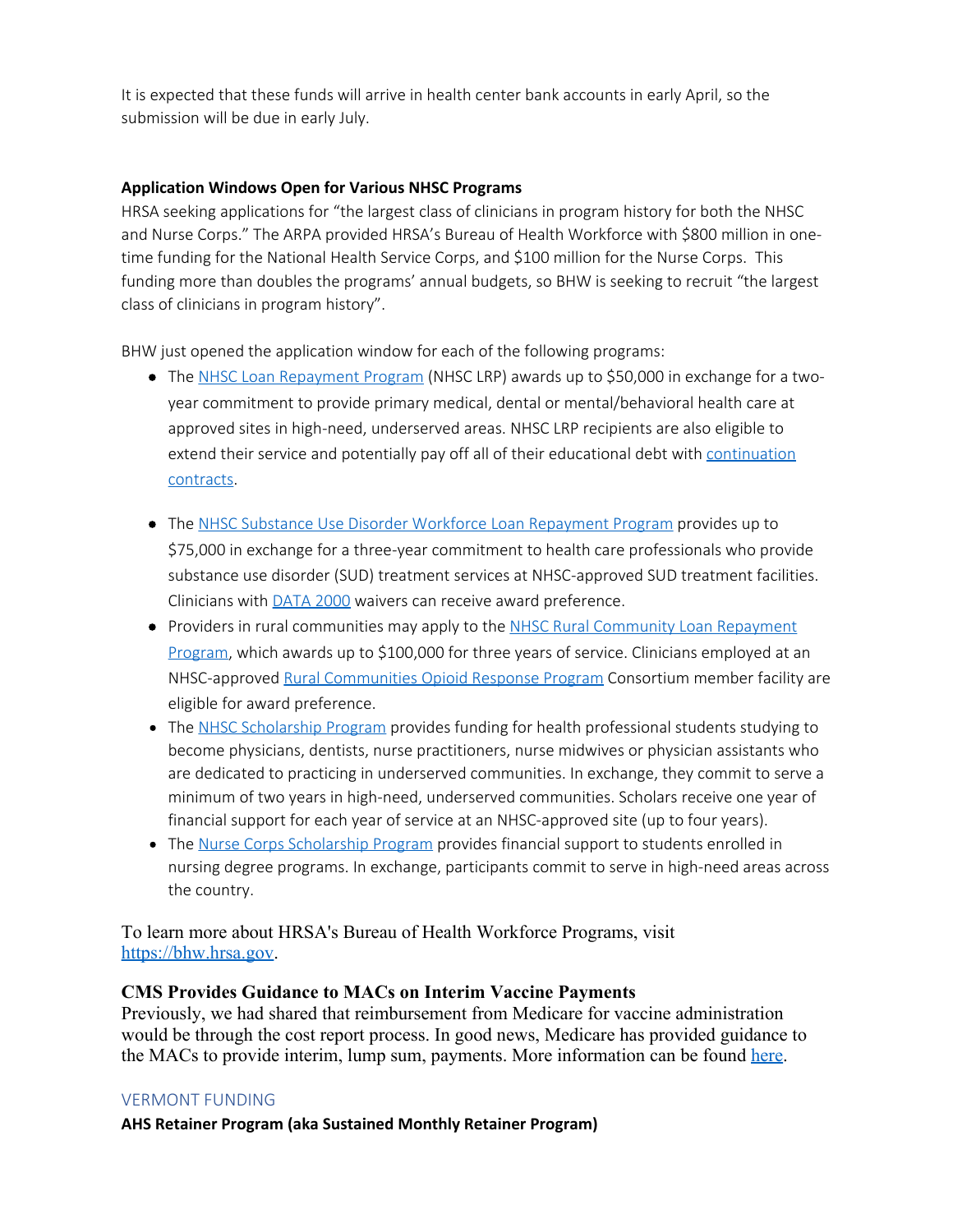AHS posted [new guidance](https://dvha.vermont.gov/sites/dvha/files/documents/News/HCS_Post%20Award%20Guidance_FINAL.pdf) on the [webpage](https://dvha.vermont.gov/health-care-provider-stabilization-grant-program) to address some of the questions we were discussing during the last CFO call. This guidance clarifies the 10% holdback and the source of funds. There is an FAQ focused on reporting (spoiler: no information yet on that one).

## <span id="page-3-0"></span>**Bi-State CFO Call Notes – March 18, 2021**

Three (4) Things To Know:

- 1. American Recovery Act Stimulus Bill
	- a. \$7.6B for community health centers (to be available in 3-4 weeks)
	- b. Paycheck Protection Program (PPP) expanded in stimulus bill (round 2)
		- i. Now up to 500 employees; round 2 deadline is May  $31<sup>st</sup>$
	- ii. SBA Website PPP prioritizing new applications
- 2. Medicare Vaccine Reimbursement
	- a. Was \$42 for the vaccine (whether 1 dose or two); now \$40 per dose (i.e., \$80 for two doses)
	- b. Other payors likely to follow
- 3. Provider Relief Fund Update- new FAQs are out
	- a. Lost revenue formula has been updated
	- b. Use of alternate method for lost revenue calculation may increase audit potential
	- c. Additional detail on cost-based reimbursement
- 4. Vermont Medicaid Retainer Program (see updated information above with the new VT guidance)
	- a. Berry Dunn has been meeting with State of Vermont to get clarification
	- b. State will provide written summary and update FAQs
	- c. Sustained Monthly Payment Program
	- i. Initial focus on Medicaid dollars (not required to repay)
	- ii. As of December the grant agreement shifted to federal dollars, which triggered new rules
	- iii. Intent to replace revenue (Medicaid) has not changed but can now add COVIDrelated expenses
	- iv. If new agreement is signed can waive the 10% recoupment
		- 1. With sufficient lost revenue and assuming no double dip from other funding
		- 2. May have to repay if there is not enough lost revenue (all revenue and not just Medicaid)
	- v. If you don't sign the grant agreement, you can keep 90% of the funding in support of lost revenue (and the money is definitely CARES Act Funding).
	- vi. If you don't sign the agreement, you also can't use the funding for COVID-related needs or expenses (other than lost revenues).
	- vii. Extension is a possibility on case-by-case basis (not across the board)
	- viii. Definition of lost revenue Net Revenue of Actual Cash Payment (seeking clarity –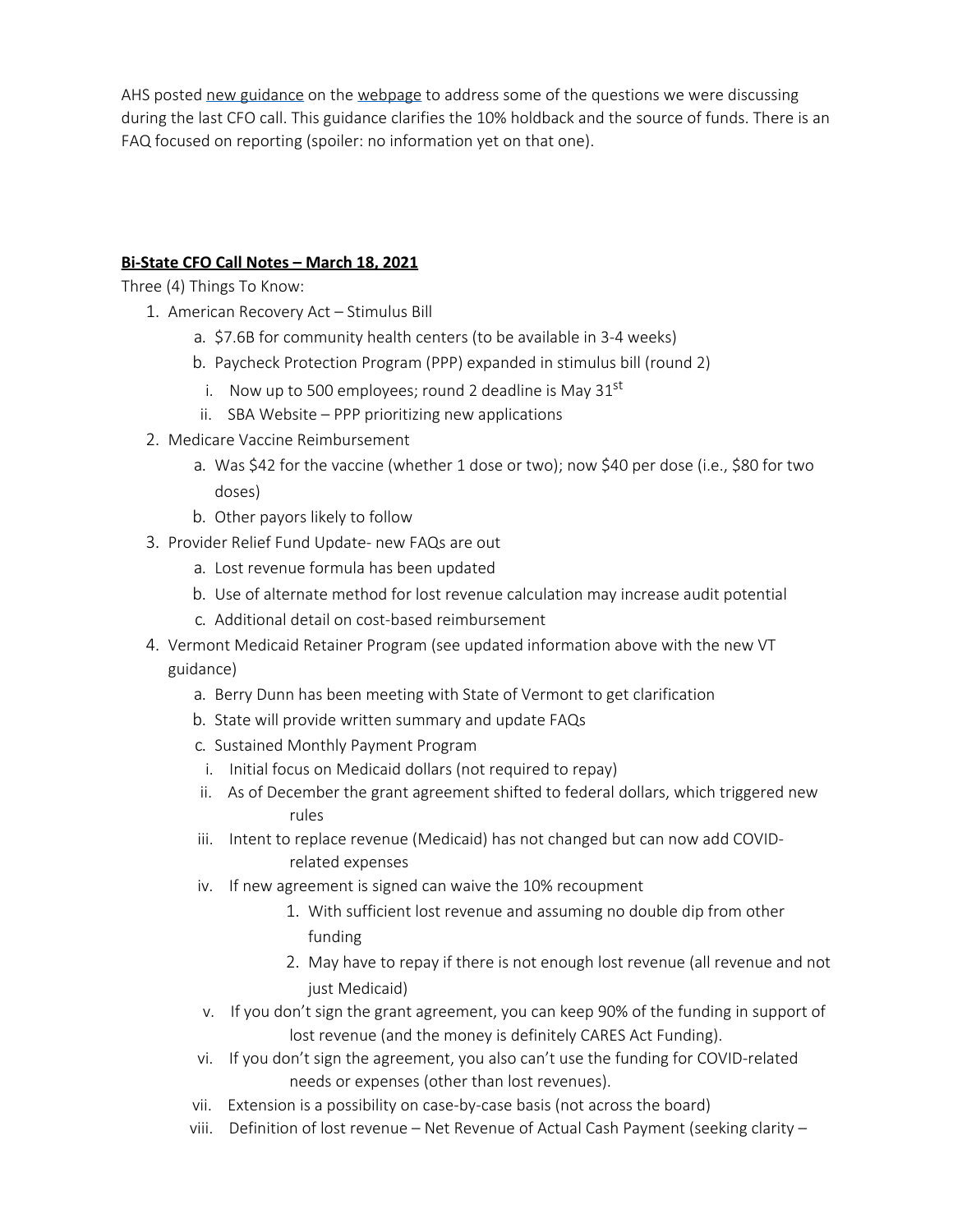#### varying answers)

- Provider Relief Fund
	- More FAQs coming
	- New funding available in stimulus package
	- HRSA is hoping providers go with expenses and not lost revenue
	- But it can be difficult to generate enough expenses
		- 2/24 FAQs open the door to using existing organizational expenses. Used to be new/incremental expenses only
- H8C, H8D, H8E draw down
	- Deadlines for no-cost extensions are happening soon
		- **Information on NCE in EHB under EHB grants management**
		- Due date is a minimum of 30 days prior to the end of the period
- Non-taxable disaster relief payment to staff
	- To offset home office expenses, etc.
	- Organization can determine amount of payments to staff
	- This is under FEMA framework
	- Berry Dunn has a blog on this topic [here](https://www.berrydunn.com/news-detail/covid-19-and-section-139-tax-free-payments-or-reimbursements-to-employees)
- Paycheck Protection Program (PPP)
	- Application for Forgiveness timing
		- A challenge raised was that the lender portal has not been available for application submission. This is because the lenders are prioritizing new applications. Borrowers may submit this application for any time before the maturity date of the loan.
		- **PPP Eligibility Rules (Round 2)** 
			- Must have 25% revenue loss in in any quarter; and
			- Have spent all round 1 funding

Georgia J. Maheras, Esq. Vice President of Policy and Strategy Bi-State Primary Care Association

[gmaheras@bistatepca.org](mailto:gmaheras@bistatepca.org) 802-229-0002 ext. 218 857-234-5171 (cell)



The information in this email may be confidential and/or privileged and is intended for review by